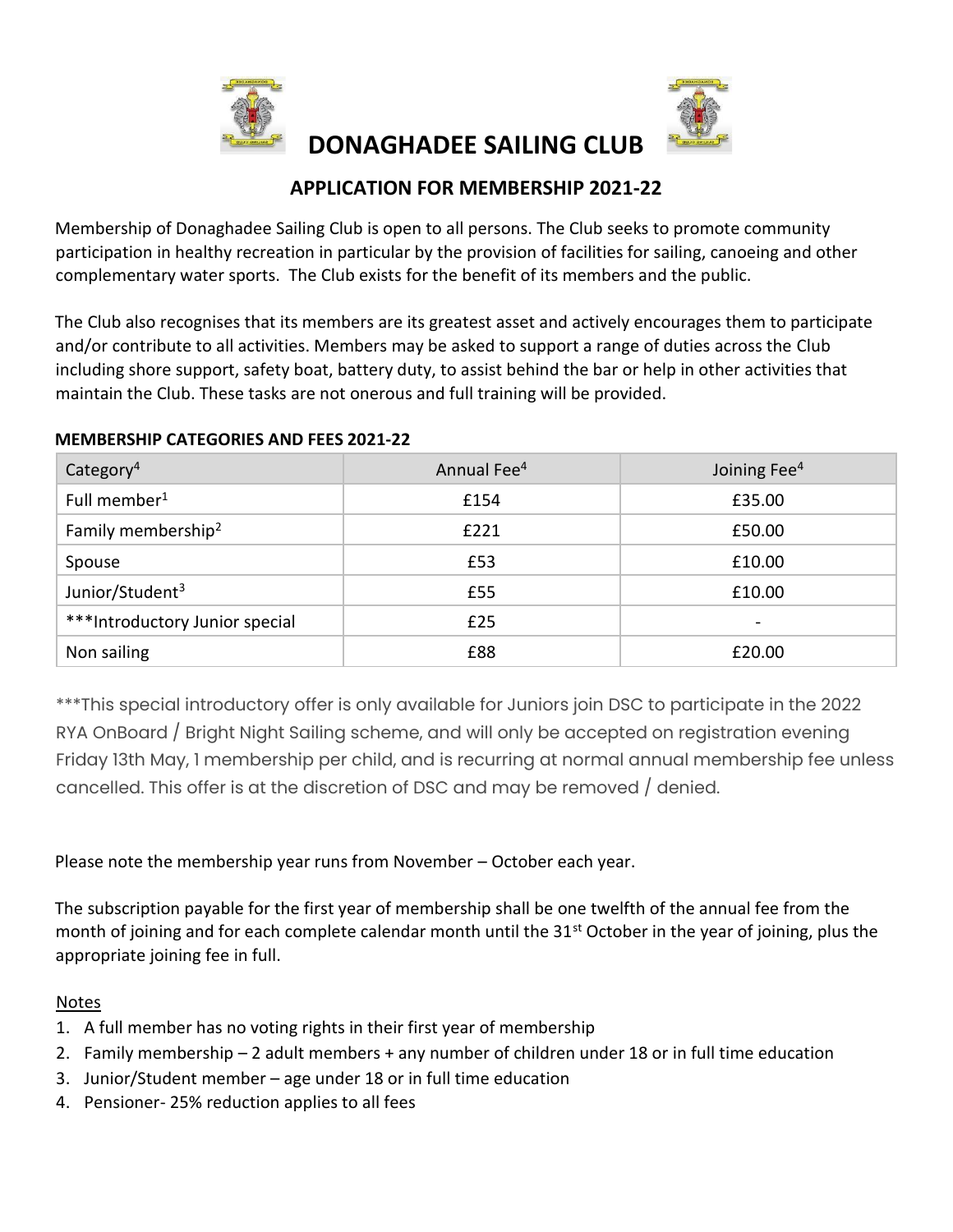Any member living permanently outside Northern Ireland for any year, may apply to be transferred to the Out of Port members list and shall pay a reduced annual fee of £53.

Forms for use of our dinghy park can be found on the Club's website [\(www.donaghadeesc.co.uk\).](http://www.donaghadeesc.co.uk/)

Please complete all sections and return with the completed Direct Debit form to:

The Membership Secretary Donaghadee Sailing Club 20 Shore Street Donaghadee BT21 0DG

Membership No.: \_\_\_\_\_\_\_\_\_\_\_\_\_

| Name                                                                                                                                           | Age or<br>D.O.B (if<br>under 18) | Category           | Annual<br>fee | Total |  |  |  |  |
|------------------------------------------------------------------------------------------------------------------------------------------------|----------------------------------|--------------------|---------------|-------|--|--|--|--|
| $\mathbf{1}$                                                                                                                                   |                                  |                    |               |       |  |  |  |  |
| $\overline{2}$                                                                                                                                 |                                  |                    |               |       |  |  |  |  |
| 3                                                                                                                                              |                                  |                    |               |       |  |  |  |  |
| 4                                                                                                                                              |                                  |                    |               |       |  |  |  |  |
|                                                                                                                                                |                                  |                    |               |       |  |  |  |  |
| In case of an emergency (ICE), who do we contact?                                                                                              |                                  |                    |               |       |  |  |  |  |
|                                                                                                                                                |                                  |                    |               |       |  |  |  |  |
| Please list boat(s), if any, you wish to register                                                                                              |                                  |                    |               |       |  |  |  |  |
| Sail No<br><b>Type</b>                                                                                                                         | <b>Boat Name</b>                 | <b>Owners Name</b> |               |       |  |  |  |  |
| Do you wish to store any boats/kayaks in the Club's dinghy park? Yes / No<br>Please give brief details of sailing / diving experience (if any) |                                  |                    |               |       |  |  |  |  |

# **DETAILS OF APPLICANTS**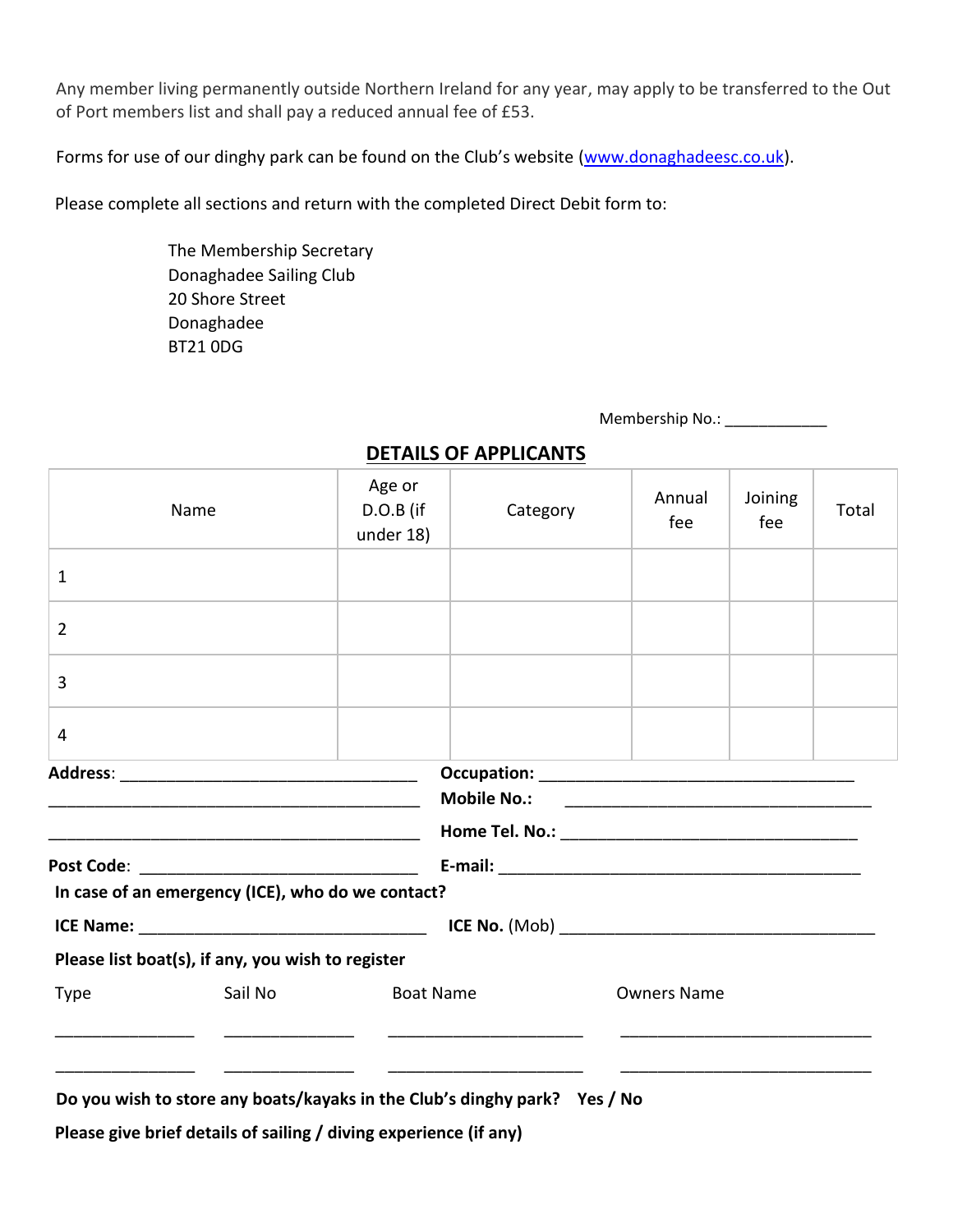### **Please give brief details of any other skills or expertise that may be of benefit to the Club**

| To run smoothly the club relies heavily on members volunteering. If you feel you could help please |
|----------------------------------------------------------------------------------------------------|
| complete the section below by ticking any of the opportunities available:                          |

\_\_\_\_\_\_\_\_\_\_\_\_\_\_\_\_\_\_\_\_\_\_\_\_\_\_\_\_\_\_\_\_\_\_\_\_\_\_\_\_\_\_\_\_\_\_\_\_\_\_\_\_\_\_\_\_\_\_\_\_\_\_\_\_\_\_\_\_\_\_\_\_\_\_\_\_\_\_\_\_\_\_\_\_\_\_\_\_

\_\_\_\_\_\_\_\_\_\_\_\_\_\_\_\_\_\_\_\_\_\_\_\_\_\_\_\_\_\_\_\_\_\_\_\_\_\_\_\_\_\_\_\_\_\_\_\_\_\_\_\_\_\_\_\_\_\_\_\_\_\_\_\_\_\_\_\_\_\_\_\_\_\_\_\_\_\_\_\_\_\_\_\_\_\_\_\_

\_\_\_\_\_\_\_\_\_\_\_\_\_\_\_\_\_\_\_\_\_\_\_\_\_\_\_\_\_\_\_\_\_\_\_\_\_\_\_\_\_\_\_\_\_\_\_\_\_\_\_\_\_\_\_\_\_\_\_\_\_\_\_\_\_\_\_\_\_\_\_\_\_\_\_\_\_\_\_\_\_\_\_\_\_\_\_\_

**Battery [ ] Rescue [ ] Bar Duty [ ] Barbeque (Friday kids club) [ ] Social/Catering [ ]**

I support the objectives set out above and agree to uphold them and to abide by the General, Health and Safety and Operating Policy Rules of the Club.

#### **Signature of Applicant**\_\_\_\_\_\_\_\_\_\_\_\_\_\_\_\_\_\_\_\_\_\_\_\_\_\_\_\_\_\_\_\_\_\_\_ **Date** \_\_\_\_\_\_\_\_\_\_\_\_\_\_\_\_\_\_\_\_\_\_\_\_\_

| Date Registered & App posted            |  | I Payment processed & returned to office |  |
|-----------------------------------------|--|------------------------------------------|--|
| Members pack issued & form to Treasurer |  | Form into membership file                |  |

# **Data Protection**

The information you provide in this form as a member of Donaghadee Sailing Club will be used for administration purposes. The club has a Data Privacy Policy that can be found on our website [\(www.donaghadeesc.co.uk\)](http://www.donaghadeesc.co.uk/) and is also available on the Club notice board or upon request. Your data will be stored and used in accordance with this Policy.

The Club may wish to publish a membership handbook or directory. This would include members (or in the case of a family/multiple membership the lead member's name, email, addresses, phone/mobile number and boat name. This will be available to all members, in either electronic or paper versions. Boat and owner details will be supplied to the Belfast Lough Yachting Conference for use in local regattas.

If you consent to your data being shared in this way, **please tick here**

Please be aware that if you later decide to withdraw consent to your contact details being published it will not be possible to remove your contact details from printed material until such time as the next edition is printed, which will probably be on a yearly basis.

The Club may arrange for photographs or videos to be taken of Club activities and published on our website or social media channels to promote the Club.

If you consent to your image being used by the Club in this way, **please tick here**

If you hold a family/multiple membership, the other members (if aged 18 and over) should indicate their consent separately below:

|--|--|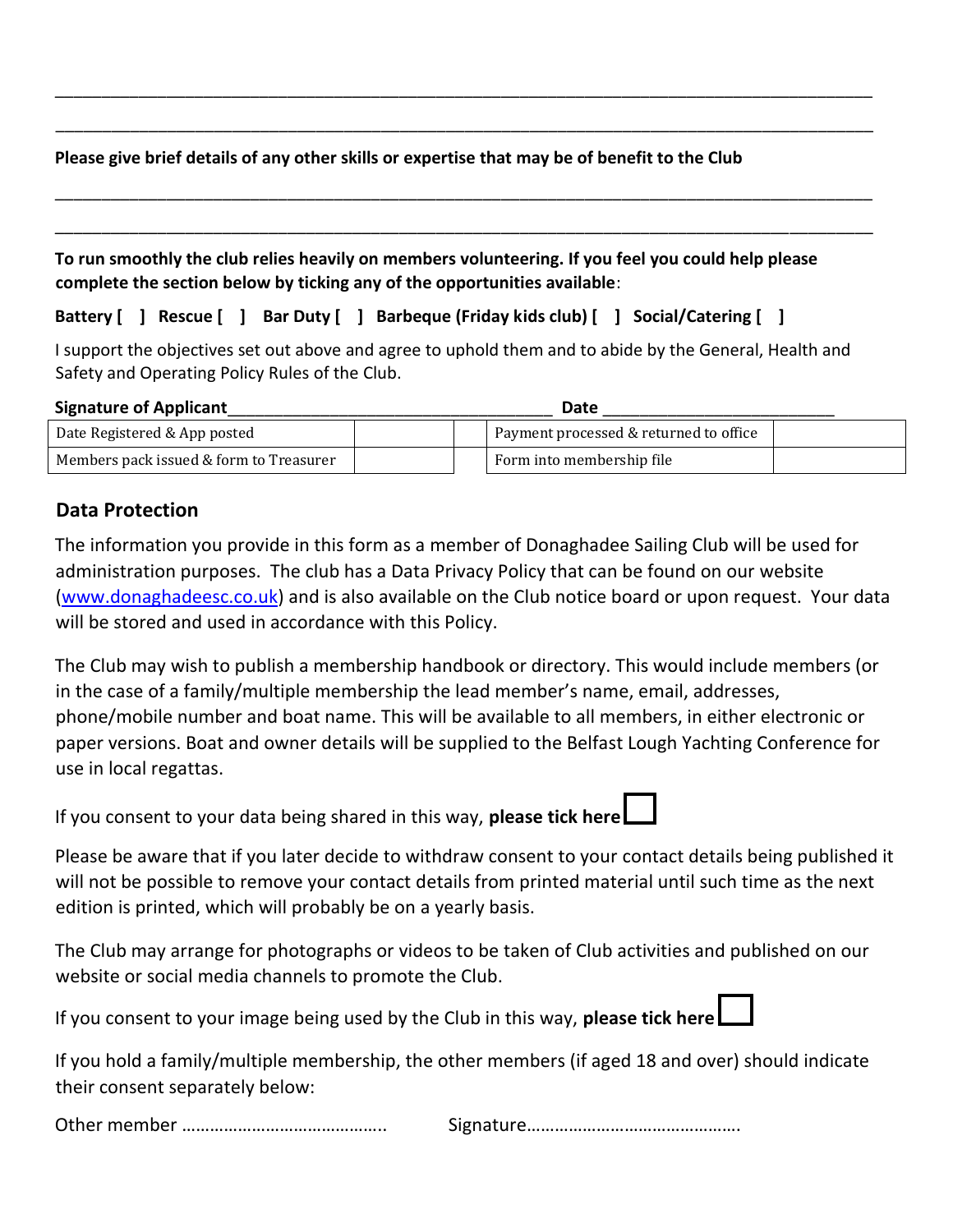# **PARENTAL/GUARDIAN CONSENT (children under 18)**

**Please tick here** if you consent to the use of your child's image being used for the purposes above.

By agreeing to your images being used, you agree to assign any copyright or any other right of ownership of these images to the Club or other photographers approved by the Club.

If you or the individuals within your membership later wish to withdraw consent, please write to Donaghadee Sailing Club, 20 Shore Street, Donaghadee BT21 0DG or email office@donaghadeesc.co.uk.

| <b>Name</b> |  |  |
|-------------|--|--|
|             |  |  |

**Signature** \_\_\_\_\_\_\_\_\_\_\_\_\_\_\_\_\_\_\_\_\_\_\_\_\_\_\_\_\_\_\_\_ **Date** \_\_\_\_\_\_\_\_\_\_\_\_\_\_\_\_\_\_

Membership No.: \_\_\_\_\_\_\_\_\_\_\_\_\_\_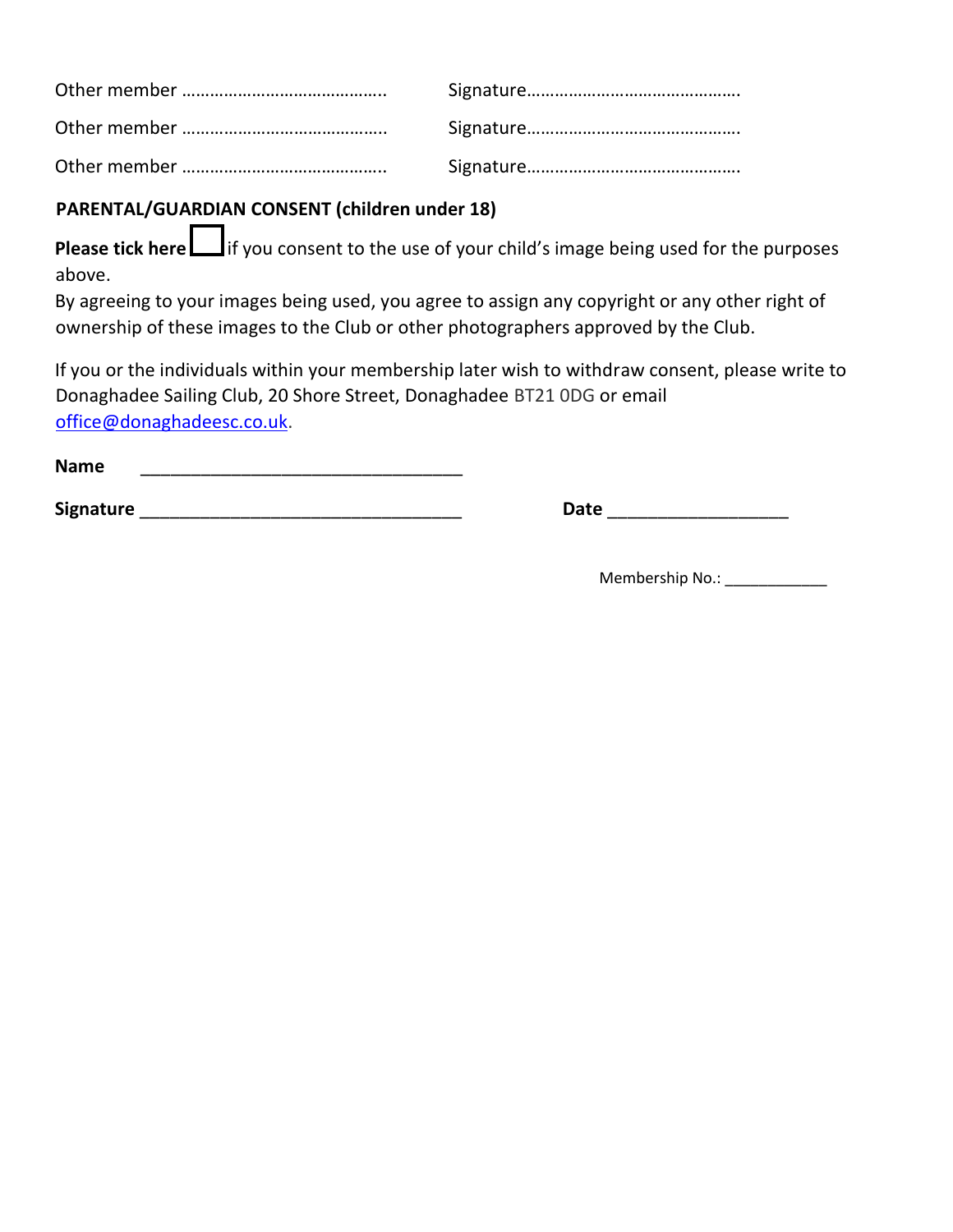

Donaghadee

Donaghadee Sailing Club

**Please fill in the whole form including official use box using a ball point pen and send it to:** 

| The Honorary Treasurer  |
|-------------------------|
| Donaghadee Sailing Club |
| 20 Shore Street         |
| Donaghadee              |
| Co. Down                |
| <b>BT210DG</b>          |

# **Name(s) of account holder(s) Bank/building society account number**

**Branch sort code** 

**Name and full postal address of your bank or building society** 

Instruction to your bank or building society to pay by Direct Debit



This is not part of the instruction to your bank or building society.FOR DONAGHADEE SAILING CLUB OFFICIAL USE ONLY

#### **Instruction to your bank or building society**

Please pay in this Instruction subject to the safeguards assured by the Direct Debit Donaghadee Sailing Club Direct Debits from the account detailed Guarantee. I understand that this Instruction may remain with Donaghadee

Sailing Club and, if so, details will be passed electronically to my

Signature(s)

Date

DDI1



Banks and building societies may not accept Direct Debit Instructions for some types of account

This guarantee should be detached and retained by the payer.

- This Guarantee is offered by all banks and building societies that accept instructions to pay Direct Debits
- If there are any changes to the amount, date or frequency of your Direct Debit Donaghadee Sailing Club will notify you 10 working days in advance of your account being debited or as otherwise agreed. If you request Donaghadee Sailing Club to collect a payment, confirmation of the amount and date will be given to you at the time of the request.
- If an error is made in the payment of your Direct Debit, by Donaghadee Sailing Club or your bank or building society you are entitled to a full and immediate refund of the amount paid from your bank or building society
- If you receive a refund you are not entitled to, you must pay it back when Donaghadee Sailing Club asks you to
- You can cancel a Direct Debit at any time by simply contacting your bank or building society. Written confirmation may be required. Please also notify us.